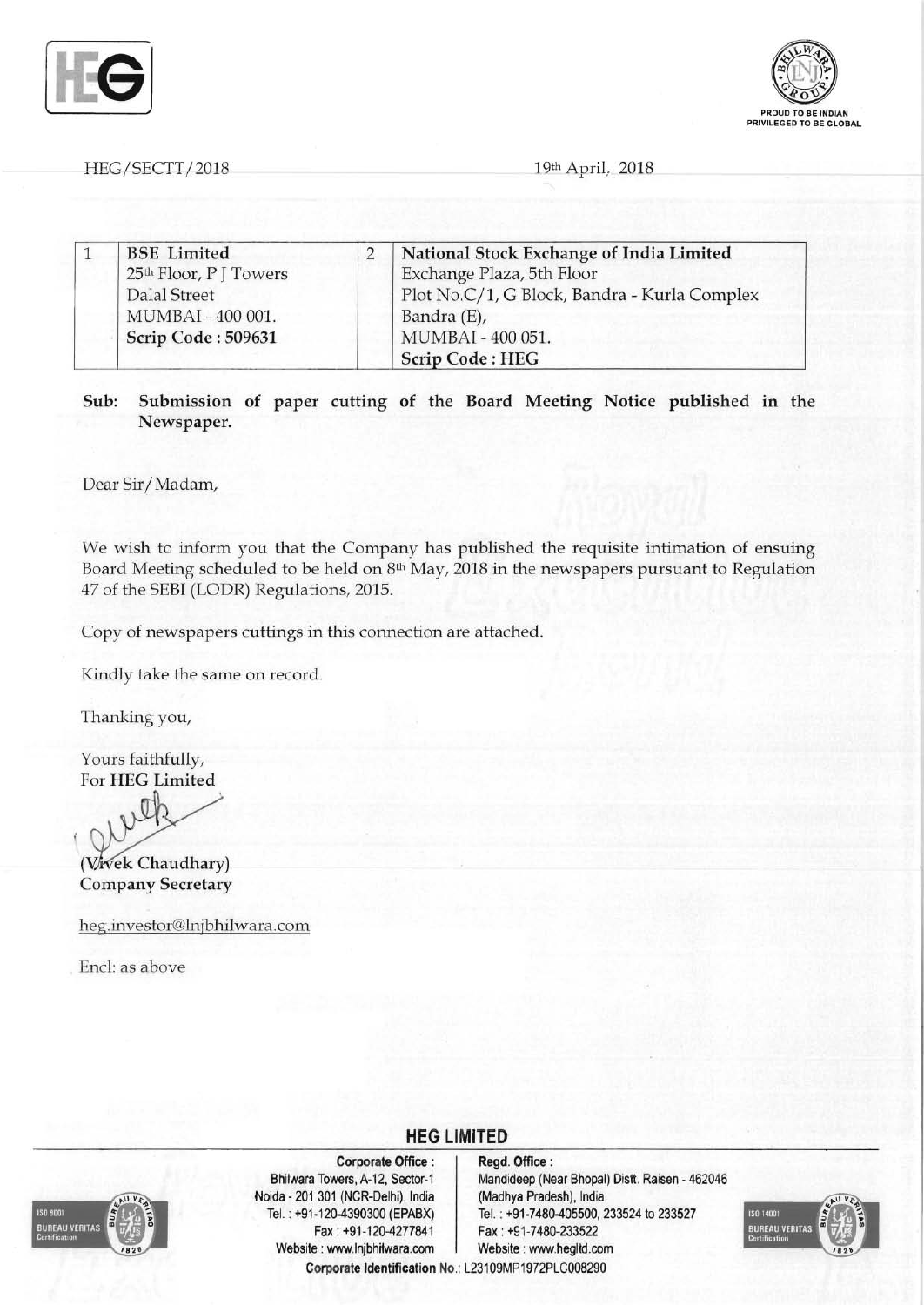Business Standard (All India) - 19-04-2018

# **(f£S] HEG LIMITED**

**Registered Office:** Mandideep (Near Bhopal) Distt. Raisen - 462 046, (M.P.) Phone: 07480-233524, 233525; Fax: 07480-233522

**Corporate Office:** Bhilwara Towers, A - 12, Sector - 1, Noida - 201 301 (U.P.) Phone: 0120-4390300 (EPABX); Fax: 0120-4277841; Website: www.hegltd.com E-mail: heg.investor@lnjbhilwara.com CIN: L231 09MP1972PLC008290

#### **NOTICE**

Notice is hereby given that a meeting of the Board of Directors of the Company is scheduled to be held on Tuesday, the 8th May, 2018 at 1:15 P.M. at Corporate Office of the Company at Noida, to consider and approve, inter-alia, the Audited Financial Results for the Quarter and Financial Year Ended 31st March, 2018 and to consider and recommend the payment of final dividend, if any, to the equity shareholders of the Company for the Financial Year 2017-18.

Further, as per the Company's Code of Conduct for Regulating, Monitoring & Reporting Trading by Insiders and Code of Practices and Procedures for Fair Disclosure of Unpublished Price Sensitive Information, the Trading Window for dealing in the Shares of the Company shall remain closed from 23rd April, 2018 to 10th May, 2018 (both days inclusive).

for **HEG LIMITED** 

Sd/-<br>(Vivek Chaudhary) Date : 18th April, 2018 Place : Noida (U.P.) Company Secretary This Notice may also be accessed on the Company's website: www.hegltd.com and on www.nseindia.com, www. bseindia.com.